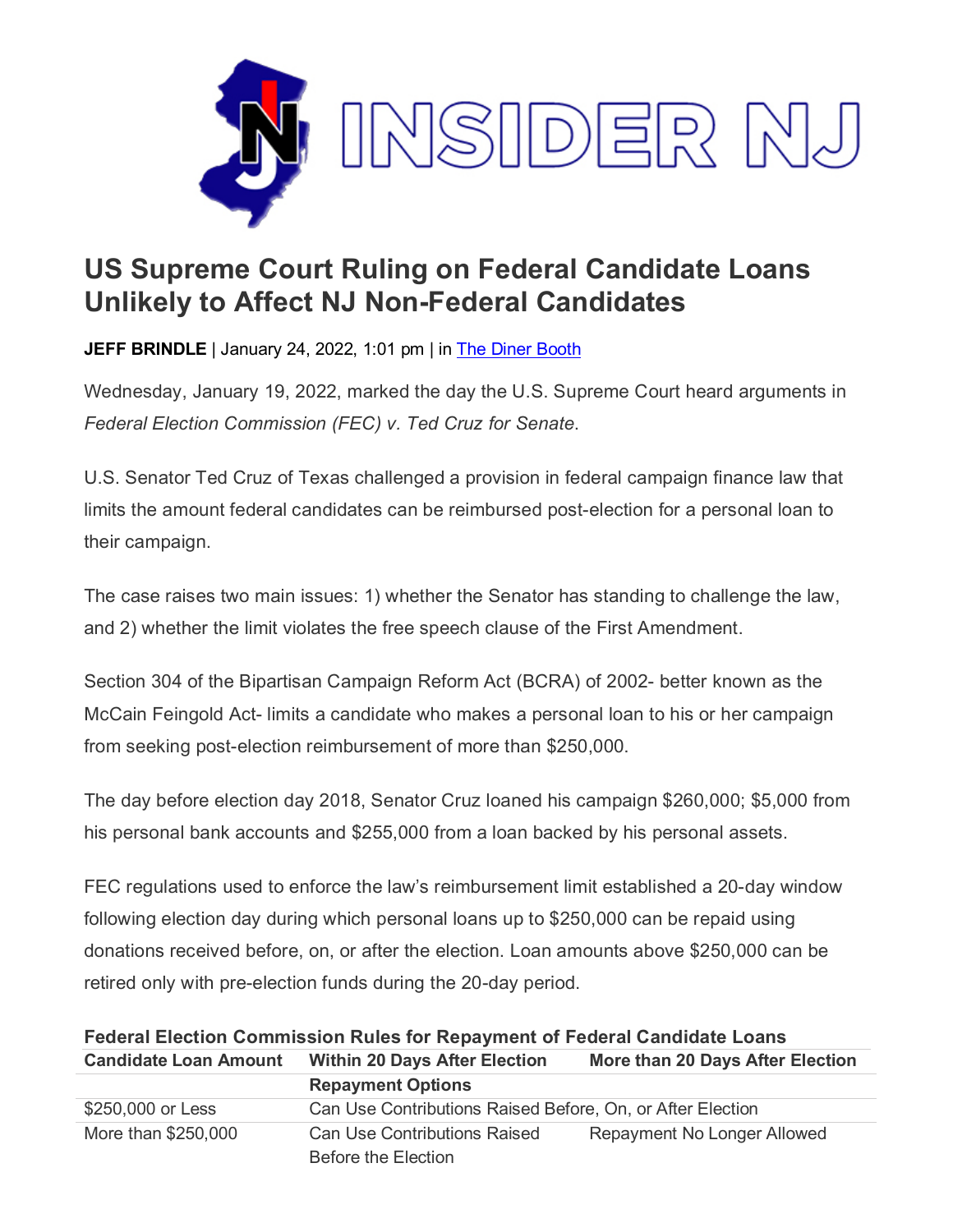Once the 20-day period ends, loans of \$250,000 or smaller still can be repaid, but candidates no longer can draw on campaign accounts to pay off loan amounts above \$250,000.

After the election, the Cruz campaign had \$2.38 million remaining in his account. Instead of using those funds to repay the entire \$260,000 loan, his campaign let the 20-day period elapse and then was able to repay only \$250,000.

While acknowledging his action was deliberate, Cruz contended the law still unconstitutionally deprived him of recouping \$10,000 of the \$260,000 loan.

In 2019, Senator Cruz filed suit with the U.S. District Court for the District of Columbia to prevent section 304 of BCRA from being enforced.

The action claimed that the law violated his First Amendment free speech rights.

A three-judge panel of the D.C. District Court ruled that the Senator did have standing to challenge the law, maintaining that the \$10,000 unpaid part of the loan constituted "financial injury."

The panel then held that Section 304 violated the constitution because the government failed to show that the provision serves an interest in preventing quid pro quo corruption.

Following the ruling by the District Court, the FEC appealed the case to the U.S. Supreme Court, which is currently considering it. A decision is expected this summer.

Several Friends of the Court briefs have been filed in regard to this case. Two of the filings have been made by Senate Minority Leader Mitch McConnell and the Brennan Center for Justice.

While McConnell is using the case to attempt to overturn what remains of the Bipartisan Campaign Reform Act (previous US Supreme Court rulings have invalidated other sections of the law), the Brennan Center is seeking to have the Supreme Court rule Section 304 as constitutional. It contends allowing unlimited reimbursement for candidate loans could be corrupting because it might lead to candidates making political deals with donors to get their loans paid off.

It is my opinion that both the Brennan Center and Senator McConnell will be disappointed.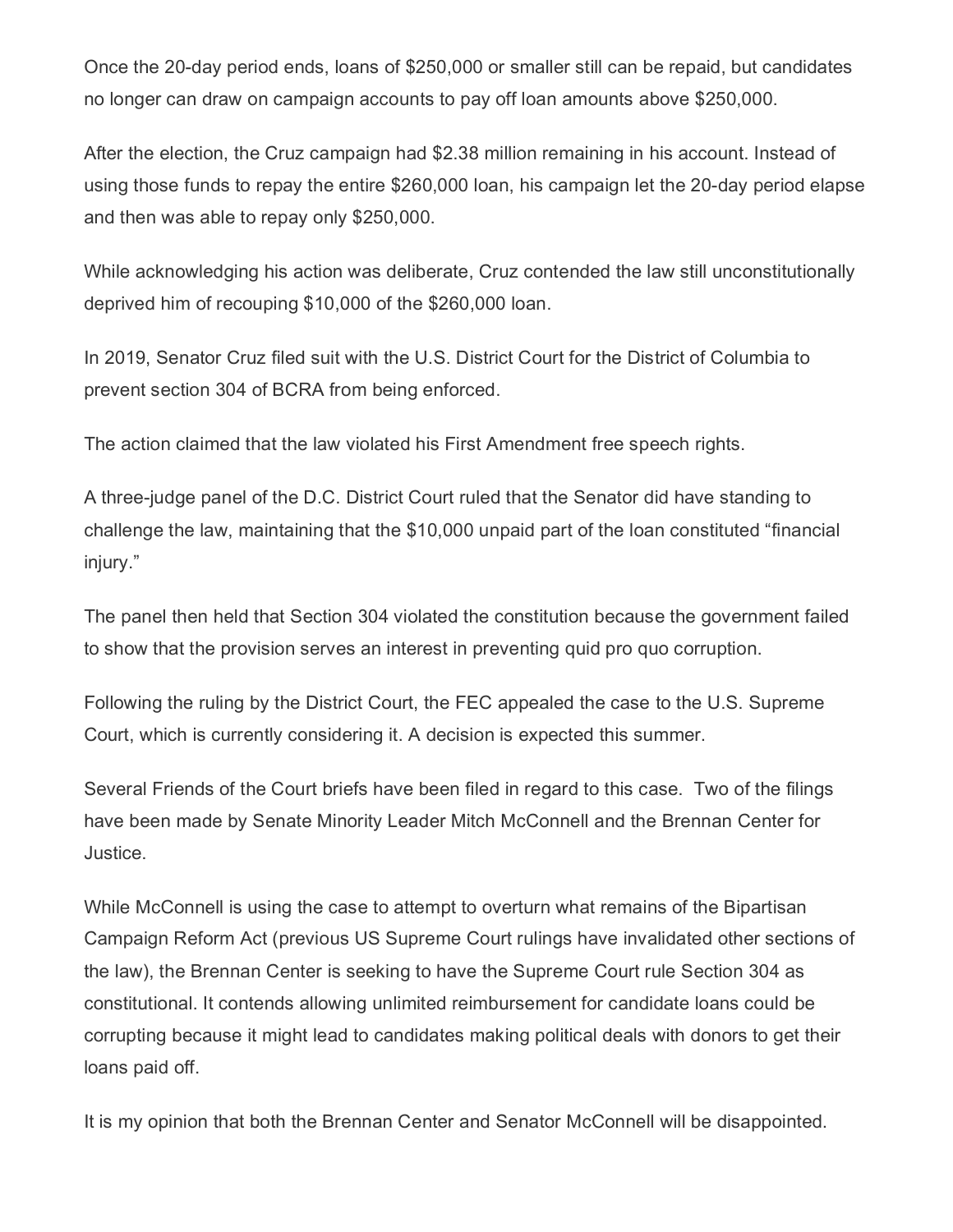Though the composition of the Supreme Court leans conservative, it will not overturn BCRA. Some are beginning to refer to the Court as the Thomas Court. They believe long-time Justice Clarence Thomas, a strong conservative, has the most sway over the 6-3 Republican majority.

I believe it remains the Roberts Court. Under Chief Justice John Roberts, the court already has struck down portions of BCRA and is likely to do so again by upholding Cruz's appeal on First Amendment rights.

But also under Roberts, the court generally has respected precedent and tended to act incrementally in campaign finance cases. It is highly doubtful the court will overreach and completely overturn BCRA especially since in recent rulings Justice Brett Kavanaugh often has sided with the Chief Justice.

Furthermore, completely overturning BCRA would sharply reduce disclosure related to election-related advertising. The Roberts court strongly endorsed disclosure of such ads in Citizens United v. FEC (2010).

"While the justices signaled support for Cruz's case, there was no sign they supported a total overhaul of BCRA as advocated for by Senate Minority Leader Mitch McConnell…,'' Courthouse News reporter Kelsey Reichmann wrote after covering the January 19 hearing.

I agree that the Court is likely to rule that Senator Cruz has standing to bring the case and that Section 304 of BCRA is unconstitutional as violative of First Amendment free speech rights.

The Court is likely to accept Senator Cruz's argument that the \$250,000 cap places a burden on a candidate to not loan more than \$250,000, thus infringing on the candidate's First Amendment rights.

I also believe this ruling would not impact non-federal candidates in New Jersey.

In its wisdom, the state Legislature has permitted non-gubernatorial candidates for office in New Jersey to personally loan their campaign unlimited amounts (debt is treated differently for gubernatorial candidates because they are eligible for public financing) and to have the loans paid back after the election with post-election donations.

Donors are prevented from exerting undue influence on candidates because contributions made after the election are subject to contribution limits for that election and pay-back can be made only up to the amount of the loan.